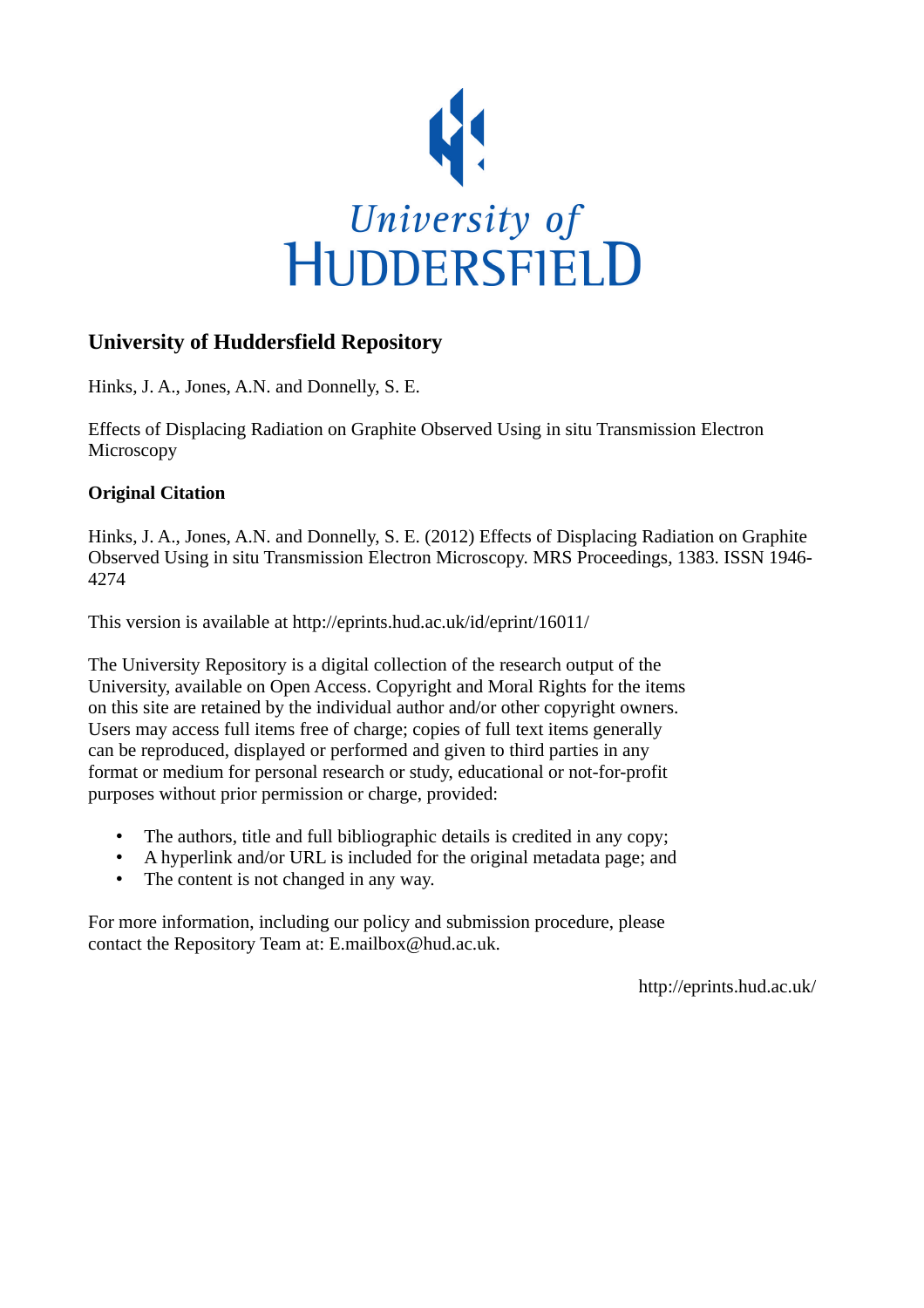## **Effects of Displacing Radiation on Graphite Observed Using** *in situ* **Transmission Electron Microscopy**

J.A. Hinks<sup>1</sup>, A.N. Jones<sup>2</sup> and S.E. Donnelly<sup>1</sup>

<sup>1</sup>Electron Microscopy and Materials Analysis Group, University of Huddersfield, Queensgate, Huddersfield, HD1 3DH, United Kingdom.

<sup>2</sup>School of Mechanical, Aerospace and Civil Engineering, University of Manchester, United Kingdom.

### **ABSTRACT**

Graphite is used as a moderator and structural component in the United Kingdom's fleet of Advanced Gas-Cooled Reactors (AGRs) and features in two Generation IV reactor concepts: the Very High Temperature Reactor (VHTR) and the Molten Salt Reactor (MSR). Under the temperature and neutron irradiation conditions of an AGR, nuclear-grade graphite demonstrates significant changes to it mechanical, thermal and electrical properties. These changes include considerable dimensional change with expansion in the c-direction and contraction in the a/bdirections. As the United Kingdom's AGRs approach their scheduled decommissioning dates, it is essential that this behaviour be understood in order to determine under what reactor conditions their operating lifetimes can be safely extended.

Two models have been proposed for the dimensional change in graphite due to displacing radiation: the "Standard Model" and "Ruck and Tuck". The Standard Model draws on a conventional model of Frenkel pair production, point defect migration and agglomeration but fails to explain several key experimental observations. The Ruck and Tuck model has been proposed by M.I. Heggie *et al.* and is based upon the movement of basal dislocation to create folds in the "graphene" sheets and seeks not only to account for the dimension change but also the other phenomena not explained by the Standard Model.

In order to test the validity of these models, work is underway to gather experimental evidence of the microstructural evolution of graphite under displacing radiation. One of the primary techniques for this is transmission electron microscopy with *in situ* ion irradiation. This paper presents the results of electron irradiation at a range of energies (performed in order to separate the effects of the electron and ion beams) and of combined electron and ion beam irradiation.

#### **INTRODUCTION**

In 2010, a total of 363 TWh of electricity was generated in the United Kingdom [1]. The United Kingdom's fleet of Advanced Gas-Cooled Reactors (AGRs) has a maximum capacity of 66 TWh and makes a considerable contribution to the electricity supply. However, all 14 AGRs have scheduled decommissioning dates between the 2016 and 2023 [2]. Furthermore, the United Kingdom also has two Magnox reactors at Oldbury and Wylfa which are scheduled to shutdown in 2012 taking 1.4 MW of net electricity generation off-line and the *European Large Combustion Plant Directive* (2001/80/EC) may force some coal power stations to cease operation [3]. In order to continue to meet the electricity consumption requirements of the United Kingdom, the British Government announced the approval of eight new nuclear power stations in the *National Policy Statement for Nuclear Power Generation* [4] but none of these will be operational before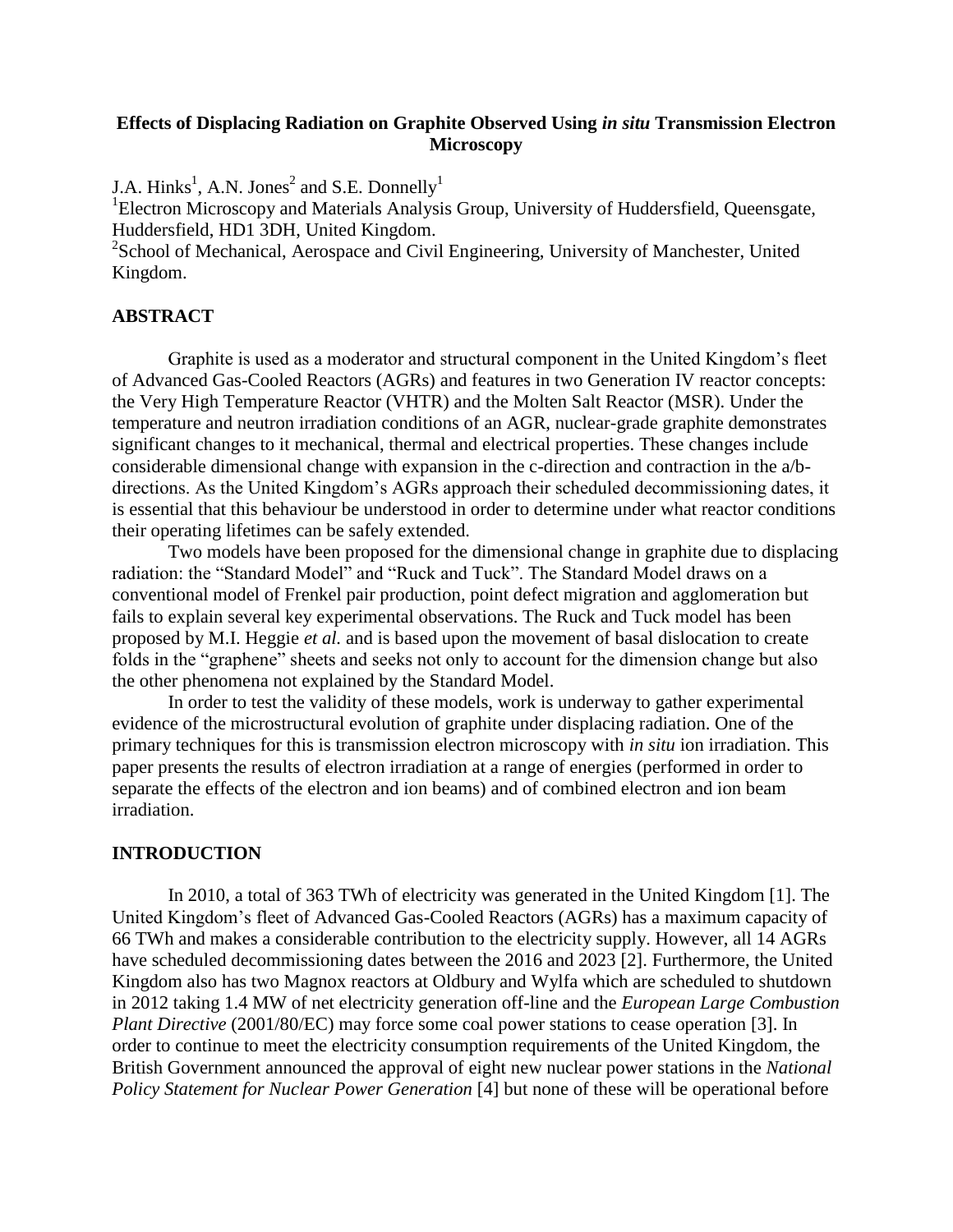2018 at the earliest. This leaves the United Kingdom with what is termed an "energy gap". One solution to this problem is to extend the operating licences of the existing AGRs until new electricity generation capacity is brought on-line. In order to produce the safety cases for such extensions it will be necessary to be able to predict the behaviour of the AGRs under the intended operating conditions and in particular to understand the behaviour of the nuclear-grade graphite which constitutes the main structural component of the cores and also acts as the moderator. Beyond the short-term need to fill the United Kingdom's energy gap, graphite also features in two Generation IV reactor concepts: the Very High Temperature Reactor (VHTR) and the Molten Salt Reactor (MSR).

Nuclear-grade graphite demonstrates significant changes to its mechanical, thermal and electrical properties under the temperature and neutron irradiation conditions of an AGR [5]. These changes include considerable dimensional change with expansion in the c-direction and contraction in the a/b-directions. Two models have been proposed for the dimensional change in graphite due to displacing radiation: the "Standard Model" and "Ruck and Tuck".

The Standard Model draws on a conventional model of Frenkel pair production, point defect migration and agglomeration [6]. Neutron irradiation creates vacancies and interstitials: vacancies migrate in the basal planes and agglomerate to form vacancy-type dislocation loops which collapse causing contraction in the a/b-directions; and interstitials migrate in the regions between the basal planes and agglomerate to form new basal planes causing expansion in the cdirection.

In the Ruck and Tuck model proposed by M.I. Heggie *et al.* [7, 8], buckling of graphite can occur where one "graphene" sheet is pinned at two points to another sheet of different length or by the interaction of two dislocations of opposite sign in different sheets. Neutron collisions cause basal edge dislocations to pile-up and glide past each other on nearby sheets creating a "ruck and tuck" defect where a "graphene" sheet is buckled. In this way, the glide of basal dislocations can cause expansion in the c-direction, contraction in the a/b-directions and perform the commensurate mass-transport. This model also seeks to explain several experimental results which are not explained by the Standard Model: large energy release below the temperatures for vacancy and interstitial migration during the annealing of radiation damage created at 20 K [5, 9]; the densities of radiation-induced dislocation loops are too low to cause the dimensional changes observed [10]; and, similarly, smaller interstitial defects cannot explain the large dimensional changes. A full discussion of this theory is beyond the scope of this introduction so the interested reader is directed to [7, 8].

In order to test the validity of these models, work is underway to gather experimental evidence of the microstructural evolution of graphite under displacing radiation. One of the primary techniques for this is transmission electron microscopy (TEM) with *in situ* ion irradiation. However in order to be able to interpret these results correctly, it is important to have a careful understanding of the effects of the electron beam. Below are the results of a study into the effects of electron-beam damage on graphite and initial ion irradiation experiments.

#### **EXPERIMENTAL**

TEM Samples of graphite were produced from highly-oriented pyrolytic graphite (HOPG) via mechanical exfoliation. TEM with *in situ* ion irradiation was performed using the Microscope and Ion Accelerator for Materials Investigations (MIAMI) facility at the University of Huddersfield, United Kingdom. The facility consists of JEOL JEM-2000FX TEM interfaced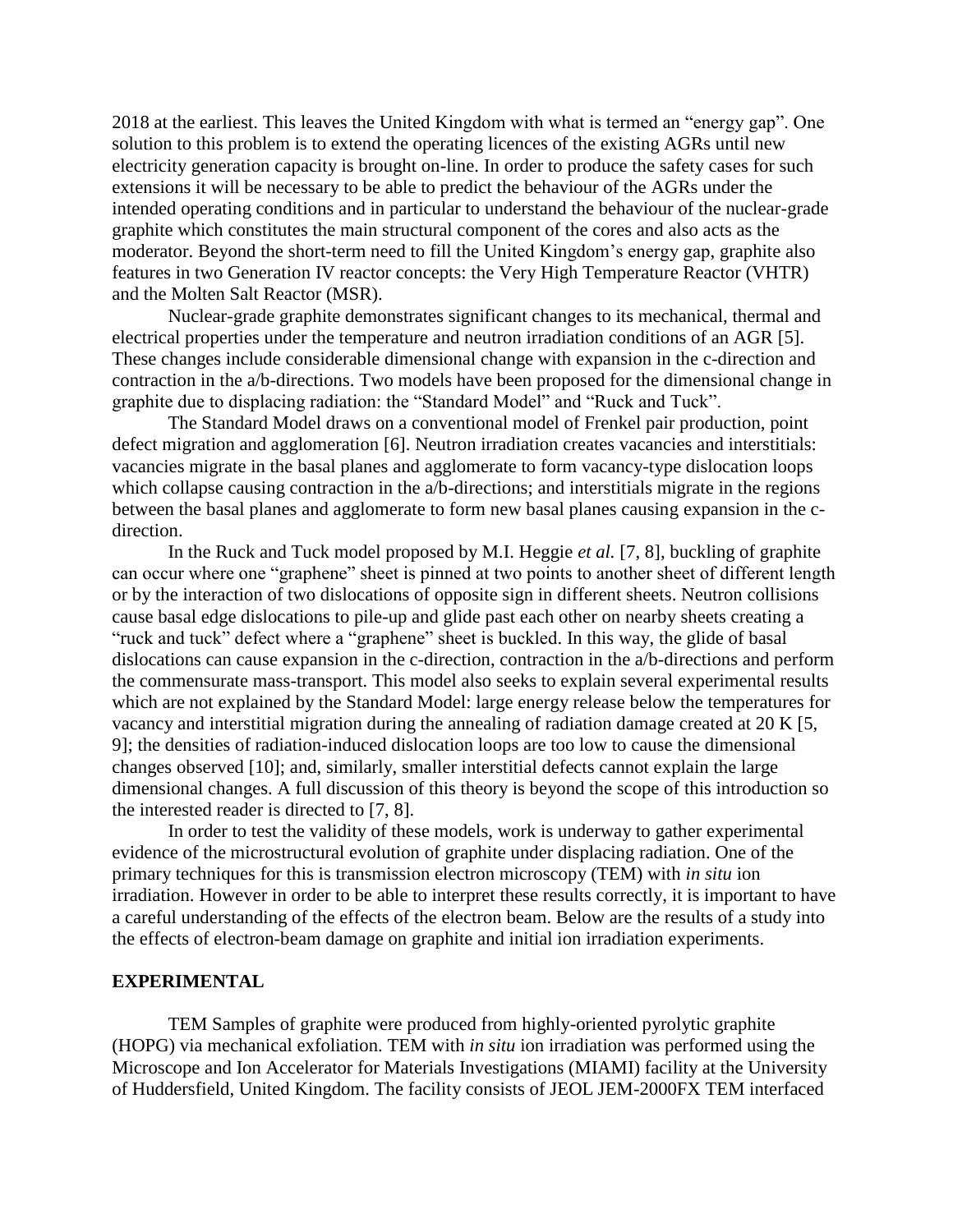with 1−100 kV ion accelerator allowing irradiation to be performed whilst the sample is under observation in the microscope. Full details of the facility can be found in reference [11].

Electron irradiation was performed at energies of 80 to 200 keV. For sequential multipleenergy irradiations of the same material, the lower energy irradiations were performed first. The experiment was then repeated on virgin material for the lowest and highest energies to rule-out cumulative effects from the intermediate irradiations. Electron flux was kept approximately constant at  $1.5 \times 10^{35}$  e.cm<sup>-2</sup>.s<sup>-1</sup>.

Ion irradiation was performed using 50 keV He<sup>+</sup> at a flux of  $10^{13}$  cm<sup>-2</sup>.s<sup>-1</sup>. This species and energy combination was chosen so as create a smooth damage profile across the thickness of a TEM sample  $(< 100 \text{ nm})$  with relatively few of the incident ions coming to rest within the sample  $(< 0.001$  %) to avoid the perturbing effects of introducing additional atoms and new species to the graphite. Ion ranges and damage profiles were calculated using the Stopping Ranges of Ions in Matter (SRIM) 2011 [12] with the results shown in Fig. 1.

The sample temperature in initial experiments in this study was  $550^{\circ}$ C so as to be comparable with experimental results in the literature from the 1960s as this was in the intended operating range for AGRs at the time of that historical work. However, AGRs are currently operated with their cores at around 400°C to avoid thermal oxidation of the graphite and so subsequent experiments in this study were performed at this temperature. Both of these temperatures are above that at which vacancies ( $E_{m,V} \cong 1.0$  eV,  $T_{m,V} > 80$ °C) and interstitials  $(E_{m,I} \cong 1.2 \text{ eV}, T_{m,I} > 150^{\circ}\text{C}$  are expected to be mobile [8].



Figure 1. Results of SRIM-2011 calculation for range of and atomic displacements caused by 50 keV He<sup>+</sup> into carbon. The range of the ions is beyond the TEM sample thickness (< 100 nm) and a relatively-smooth damage profile is predicted across this region.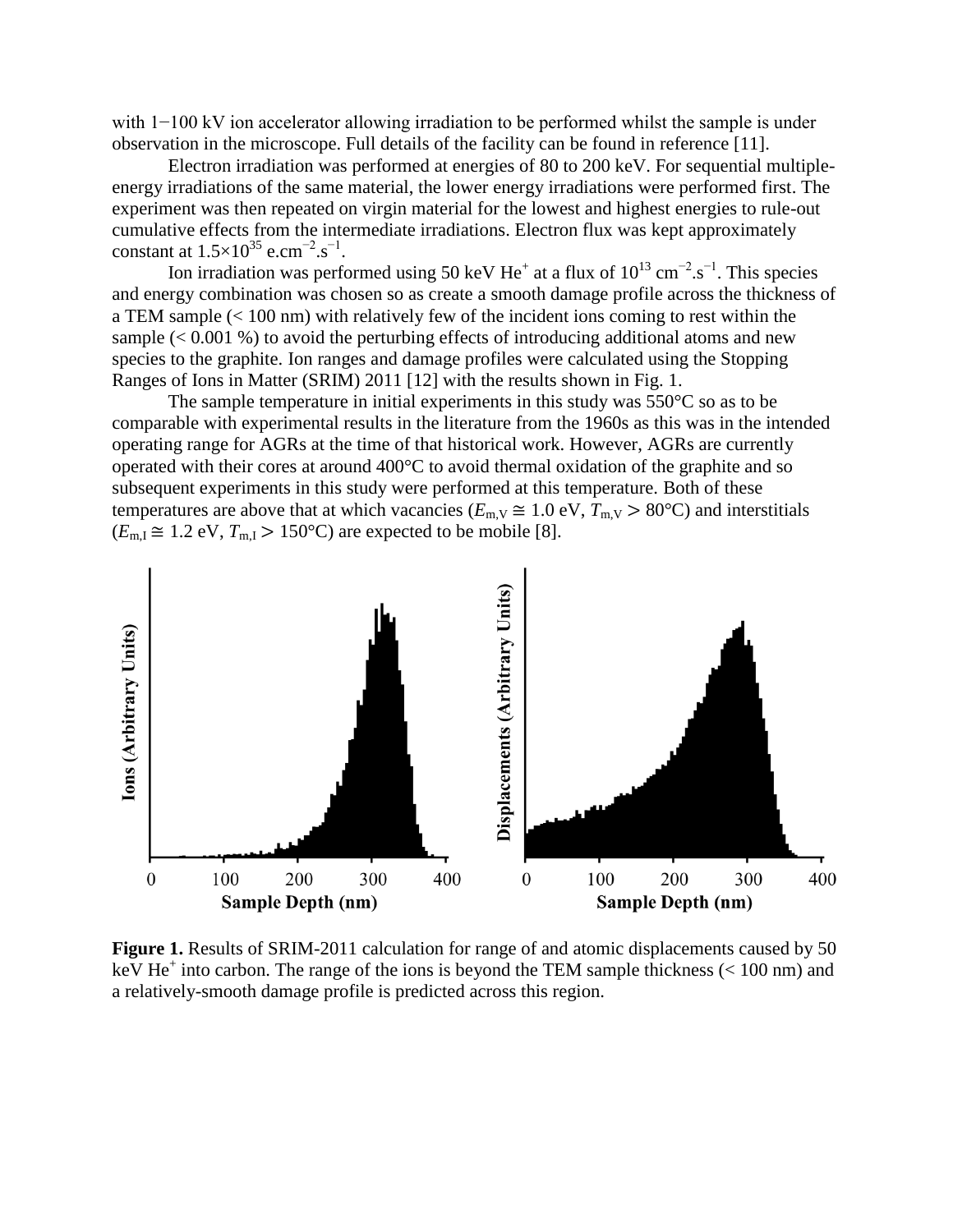#### **RESULTS**

#### **Transmission Electron Microscopy of Radiation Damage using Moiré Patterns**



Figure 2. TEM (80 keV) underfocus brightfield micrograph showing radiation-induced disruption to a moiré pattern in HOPG irradiated at  $400^{\circ}$ C using 50 keV He<sup>+</sup> to a fluence of  $6.8 \times 10^{15}$  ions.cm<sup>-2</sup> ( $\approx 0.45$  dpa). The region imaged contains two areas with different combinations of graphite layers: the layers in the area at the top of the micrograph are correctly orientated so as to generate a moiré pattern whilst the layers in the area at the bottom are not. Note that radiation damage is not observable in the absence of a moiré pattern (i.e. it does not generate significant diffraction or structure factor contrast which can be detected in bright-field) but can be seen clearly in the moiré pattern which "magnifies" disruption to the misoriented crystals which generate the pattern.

Moiré patterns are created by the interference between diffracted beams generated by crystals of different orientations. In a layered structure such as graphite, rotational misorientations are common and therefore moiré patterns are likely to be observable over significant areas within a TEM sample.

As can be seen in Fig. 2, a moiré pattern is created where two misorientated crystals create diffraction vectors  $g_1$  and  $g_2$  which then interfere. Where these crystals are disrupted by radiation damage the vector is altered and the result is a significant change in the interference pattern. However, the radiation-induced changes to the diffraction vectors in the graphite layers present in the bottom of Fig. 2 are not sufficient to generate diffraction contrast in standard bright-field. This demonstrates the usefulness of moiré patterns for detecting radiation damage.

#### **Electron Beam Irradiation**

Fig. 3 shows a moiré pattern in HOPG at 550°C exposed to increasing electron beam energies from 80 to 200 keV for 1 h per 20 keV step. No significant disruption to the moiré pattern was observed below 200 keV. Fig. 4 is a repeat experiment (performed at the slightly lower temperature of 400°C – see Experimental section) at 80 keV and 200 keV to confirm the absence of observable damage at the lowest energy and to rule out a cumulative exposure effect in Fig. 3. As can be seen, comparable levels of disruption to the moiré patterns can be seen after exposure to 200 keV e<sup>−</sup> in both cases.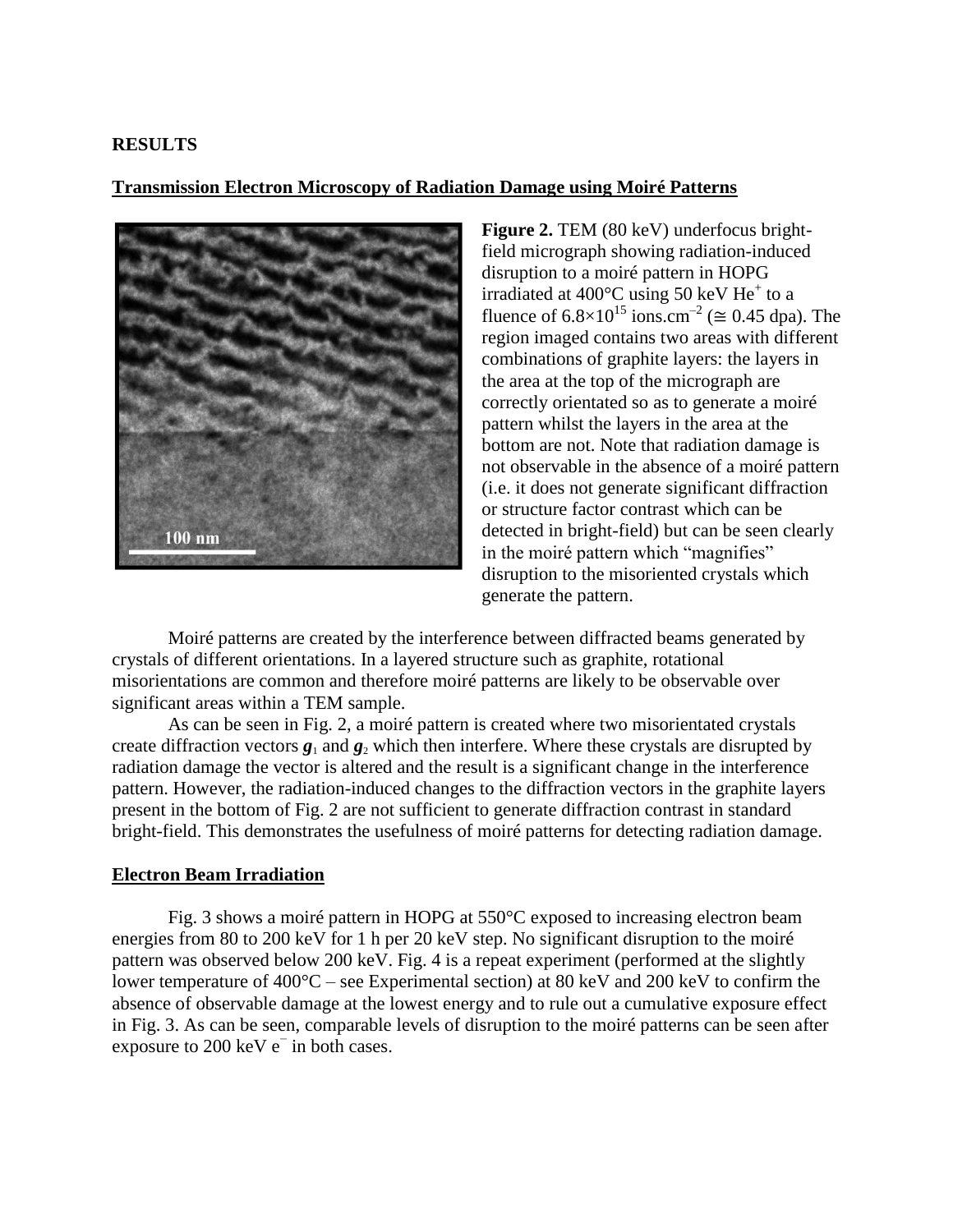

**Figure 3.** TEM underfocus bright-field micrograph series of a moiré pattern in HOPG at 550°C exposed to sequential electron irradiation steps at increasing energies to explore the threshold at which radiation damage becomes evident in this contrast mechanism. The circular feature in bottom right of each micrograph is a surface feature on the TEM sample used as a fiducial marker to ensure the same area is being imaged throughout the experiment.



**Figure 4.** TEM underfocus bright-field micrograph series of a moiré pattern in HOPG at 400°C exposed to electron irradiation at 80 and 200 keV to confirm that equivalent damage would be generated above the threshold energy identified in Fig. 2 without the intermediate irradiation steps and thus demonstrate that the observed effects were not purely cumulative. The elongated feature in the bottom left of each micrograph is a surface feature on the TEM sample used as a fiducial marker to ensure the same area is being imaged throughout the experiment.

#### **Ion Beam Irradiation**

Fig. 5 shows the same area of a moiré pattern in HOPG before and after irradiation with 50 keV  $He^+$  at 400 °C with the electron beam operated at 80 keV. Disruption to the moiré pattern is clearly evident and appears similar in nature to that observed in the 200 keV e<sup>−</sup> case.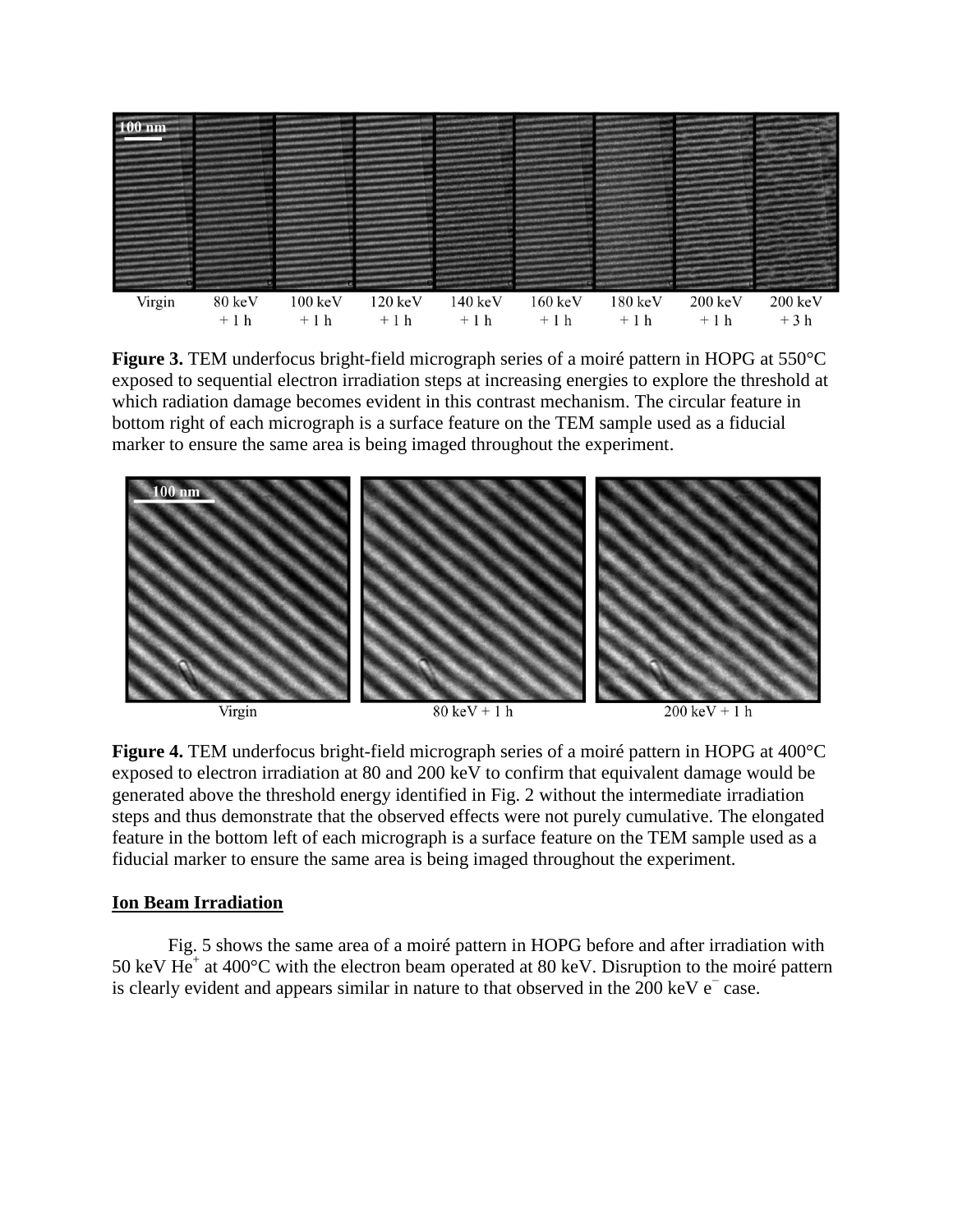

**Figure 5.** TEM (80 keV) underfocus bright-field micrograph showing: a) virgin HOPG with moiré pattern; and b) radiation-induced disruption to a moiré pattern irradiated at 400°C using 50 keV He<sup>+</sup> to a fluence of  $6.8 \times 10^{15}$  ions.cm<sup>-2</sup> ( $\approx 0.45$  dpa). The circular feature in the top middle of each micrograph is a surface feature of the TEM sample used as a fiducial marker to ensure the same area is being imaged throughout the experiment – the contrast reversal demonstrated by this feature between a) and b) is due to sputtering by the ion beam rather than a change in defocus.

#### **DISCUSSION**

No radiation damage was detected in moiré patterns in HOPG with electron beam energies below 200 keV at the electron flux and temperatures used over the duration of the experiments. However, it cannot be concluded that damage was not introduced below this energy as point defects could have still been produced but at too slow a rate to agglomerate into sufficiently large structures to be detected on the timescales over which observations were made. It is therefore advisable to operate a TEM at the lowest electron beam energy possible so as to avoid such effects.

In both the 200 keV  $e^-$  and 50 keV He<sup>+</sup> irradiations damage has been observed to occur through disruption to moiré patterns in HOPG above the temperature for interstitial and vacancy migration. In both cases the damage appears to have structure as indicated by localised disruption to the moiré patterns rather than a global diffusive effect on the pattern which would be consistent with homogeneous damage accumulation. In the electron case this could only arise through the agglomeration of point defects into larger defect structures as electrons will generate only isolated Frenkel pairs and not collision cascades as in the 50 keV He<sup>+</sup> case.

However it is not possible on the basis of this evidence to distinguish between the Standard Model and Ruck and Tuck. Although the former model is based on an agglomeration of point defects into larger defect structures, Ruck and Tuck could also occur through the agglomeration of point defects into dislocations which then facilitate the mechanisms in that